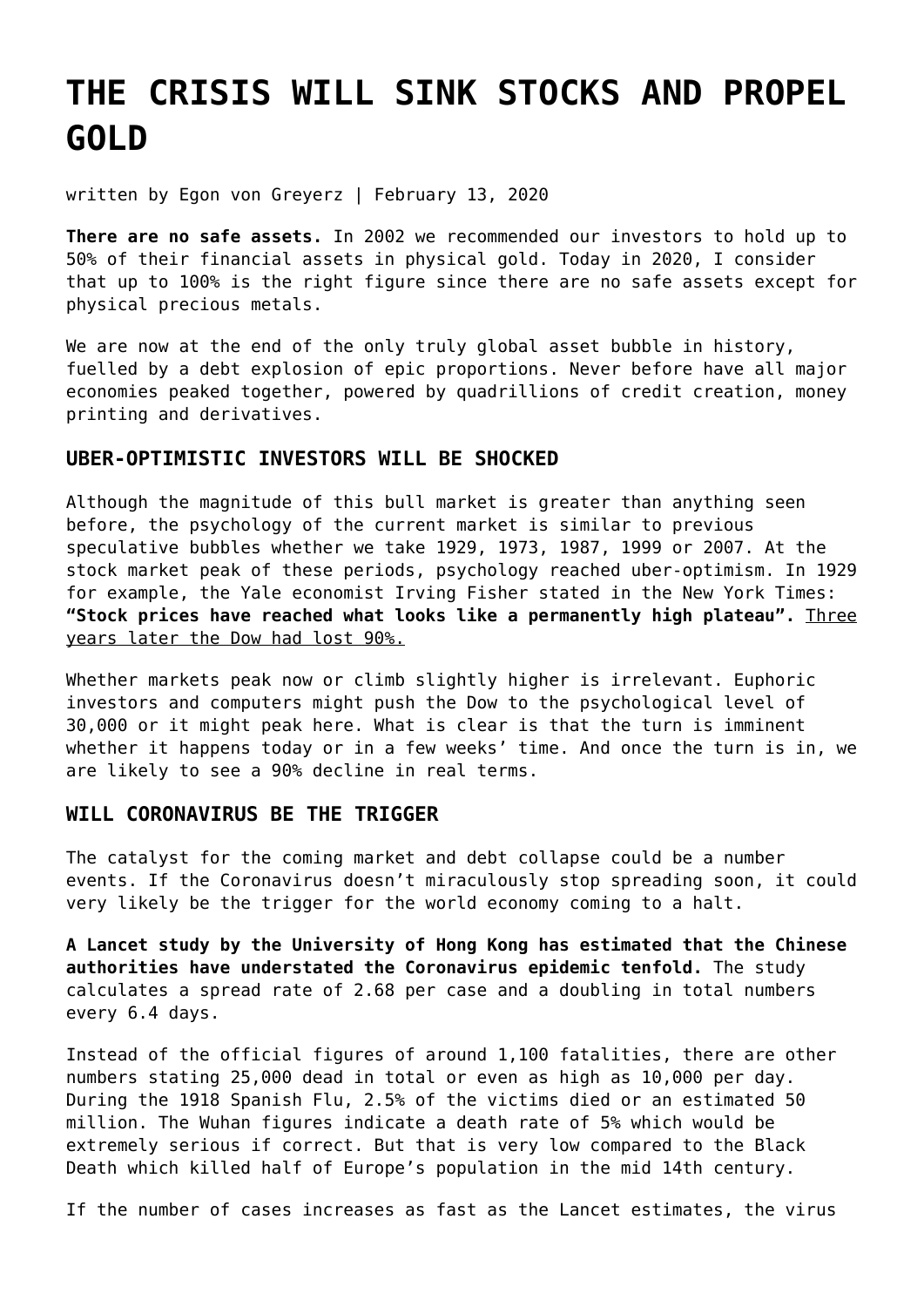will quickly spread around the world. There are already cases on all continents and so far there are officially 49,000 cases in at least 25 countries. For example, five Britons in a French ski resort were infected by a Brit who had been to a conference in Singapore.

#### **400 MILLION CHINESE ON LOCKDOWN**

Currently 400 million Chinese are on lockdown. Based on the Lancet figures, all of China could be quarantined in a few weeks' time.

But just as serious is that **the Chinese economy is also on lockdown. Over 65% of the Chinese economy is shut down. More than 80% of the manufacturing industry is closed and 90% of the export industry.**

We must remind ourselves that the Chinese economy is 17% of the world economy and any shutdown of the manufacturing engine of the world will have serious repercussions for the rest of the world. Also, Chinese debt has exploded. It was \$2 trillion at the beginning of this century and is now \$42 trillion. As the Coronavirus crisis spreads, a major part of this debt is likely to turn into junk.

Since the Chinese authorities are suppressing most data when it comes to the Coronavirus as well as its effect on the economy, it is extremely difficult to ascertain what the real figures are. Based on the various reports we receive, it is quite certain that the real figures are considerably worse than the official ones.

## **GLOBAL QE WILL FLOOD MARKETS WITH WORTHLESS MONEY**

With severe pressures in the US and European financial systems, both the Fed and the ECB have started aggressive QE programmes. China will now have to start a substantial programme of liquidity injections to prevent a collapse of its financial system.

As the world's manufacturer is on lockdown and a serious pandemic spreading around the globe, the rest of the world seems to live in cloud cuckoo land. It is quite unreal that the Dow just reached a new high and the Dax in Germany was not far from the high.

With world trade potentially about to shut down, stock market investors live on a different planet. For these perma bulls, the bad news is conveniently suppressed and instead the focus is on all the worthless fake money that central banks are creating out of thin air. For some inexplicable reason investors believe that printed money creates wealth. And for a while it has of course as it pushes markets ever higher. **But the music is about to soon stop and when it does, the world is likely to go into shock with crashing markets and failing banks on a much greater magnitude than 2006-9.**

#### **BOND YIELDS ARE INVERTING AGAIN**

In bond markets the **"flight to safety"** has resumed. Investors are piling into US treasury bonds with both 10 and 30 year yields having turned down again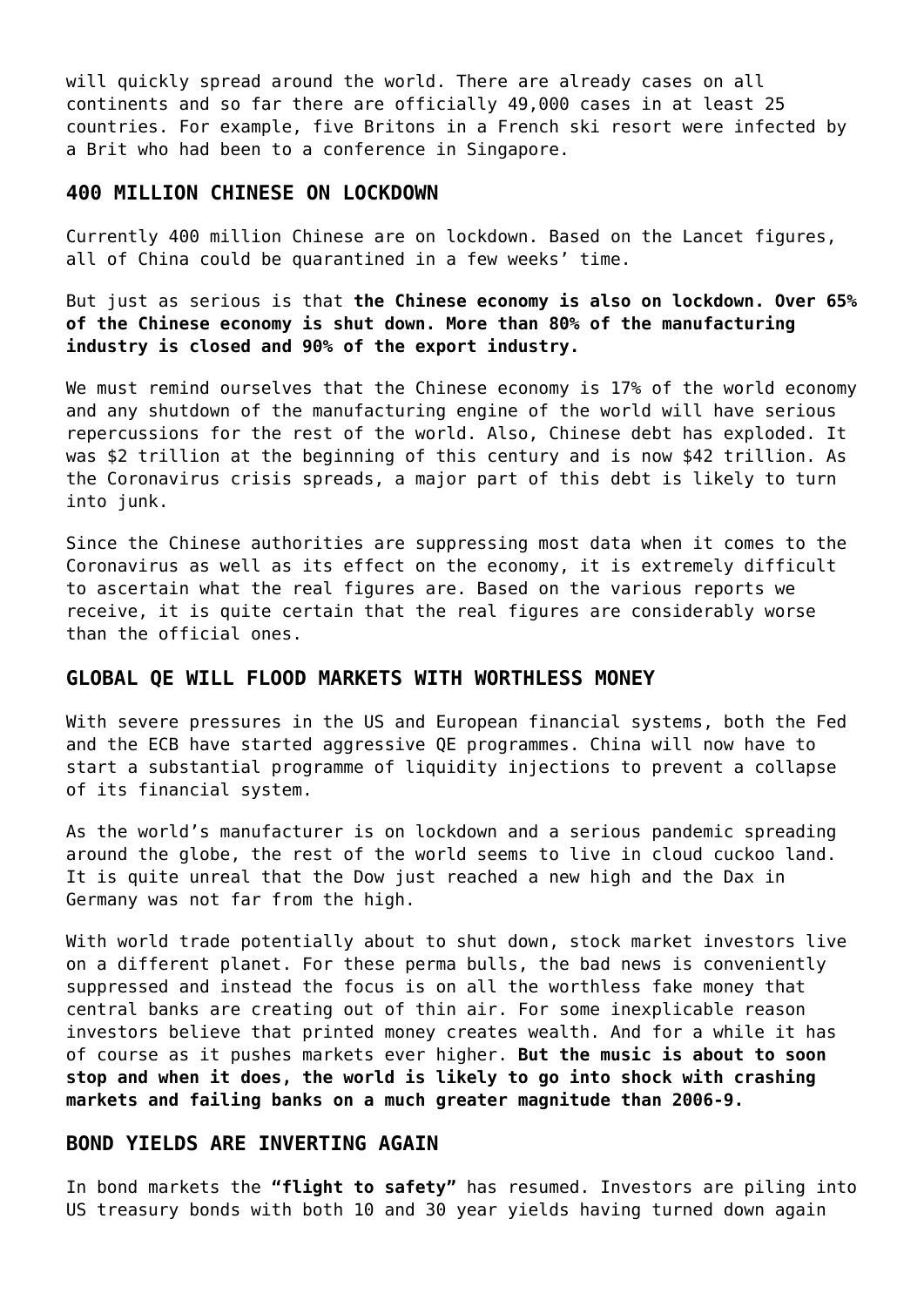and approaching the all time lows. Also, the yield curve has inverted again with short rates being higher than long. A yield curve inversion is normally an excellent predictor of a coming recession.

To me **it is incomprehensible how anyone can call a US bond "SAFETY"**. This is a debt paper issued by a virtually bankrupt borrower in a currency which will collapse just like most other currencies. There is absolutely ZERO safety in a US bond or any other sovereign bond for that matter. Because these bonds cannot and will not ever be repaid in money that has a real value. The most likely destiny for these bonds is at best an indefinite moratorium or more probably a default. If there was any repayment it would be in totally debased, worthless money.

## **THE GOLD ERA IS STARTING**

Our company entered the physical gold market in 2002 when the price was \$300. At the time we recommended up to 50% of financial assets in gold to our investors. Since then gold is up 5-6x in most currencies. Gold has also outperformed all major asset classes, including stock markets, in this century.

Back in the early 2000s I was totally convinced that gold would be the best protection against a precarious financial system. My concerns were vindicated with the 2006-9 Great Financial Crisis. Miraculously, central bankers managed to save the system temporarily. But this has been at a massive cost which has put the system in a much riskier position today. Global debt has doubled from \$125 trillion in 2006 to \$260 trillion today. When debt doubles, risk increases exponentially.

There are at least [3 dozen risks](https://goldswitzerland.com/3-dozen-reasons-to-hold-gold/) that could trigger a collapse of the system. If the Coronavirus spreads substantially around the world, this is another factor that could act as a catalyst to crash an already fragile system.

As I already stated, investors are living in cloud cuckoo land. They don't understand that there are no safe assets today. The bubble markets in stocks, bonds and property are incredibly risky. But few people will realise that until it is too late.

Just look at the Dow. As the Coronavirus is spreading around the world, the Dow gained almost 1,000 points last week. **At some point soon, we will see the most massive crash in all stock markets, totally shocking all the perma bulls.**

As I said, I was already convinced in 2002 that gold was the best asset to hold as insurance and wealth protection. Holding up to 50% already then was quite aggressive but has proven to be the correct advice.

But today the world is in a totally different position. **Although gold is up several hundred percent since the early 2000s, the bull market in gold has barely started.** Manipulation in the paper gold market by the BIS (Bank of International Settlement) and bullion banks has held the price down significantly.